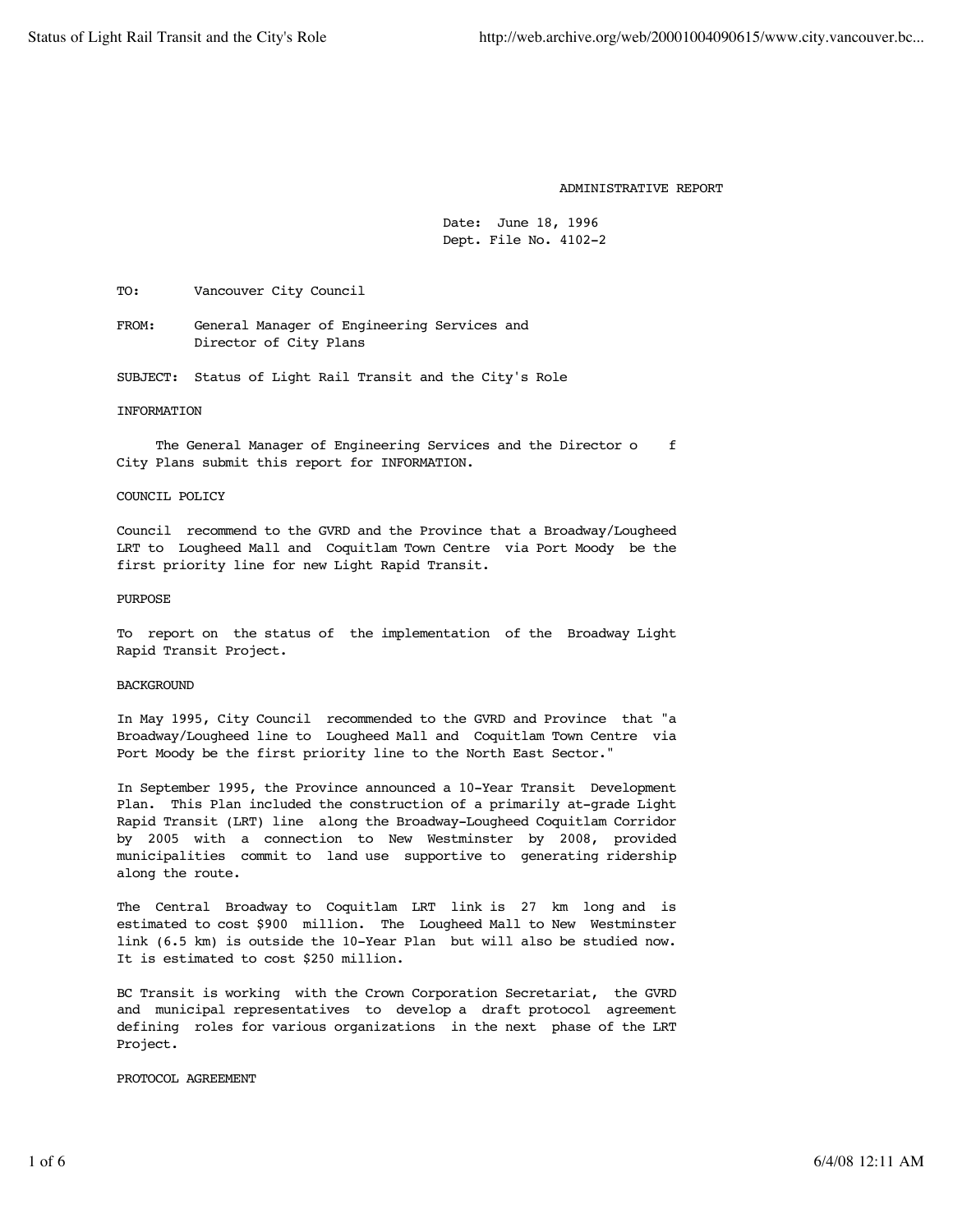The Provincial Government has requested that before detailed work begins, a protocol agreement be developed. This agreement will define the work to be done over the next 1? to 2 years leading to a "go/no go" decision on construction and the relationship between the major agencies (Province, BC Transit, GVRD, the City and other affected municipalities). Discussions have already taken place between the Crown Corporation Secretariat, BC Transit, the GVRD and the five affected municipal staffs (including Vancouver).

 The Protocol Agreement will provide a framework to discuss and resolve the major items listed below. The final arrangement will be determined through negotiation between the Province, the GVRD and five affected municipalities. A final agreement will be forwarded to Council for consideration and approval.

1. Cost Sharing, Governance and Private/Public Partnerships

 The estimated cost of the LRT between Central Broadway and Coquitlam is \$900 million. However, the Province has only identified \$600 million within its Budget Management Plan. The rest will have to be found from other sources. These sources include those currently controlled by other governments (local municipalities and the GVRD), the Vancouver Regional Transit Commission (fuel taxes, hydro levies, property taxes) and potential new sources such as regional development cost charges or transportation demand management revenues.

 The draft Protocol Agreement will specify that funding and governance issues will be determined through government-to-government negotiations between the Province and GVRD, even though the GVRD indicated on October 26, 1995, that it did not support a proposed transfer of financial responsibility for provincial costs for transit to the GVRD and municipal governments.

 The City may be impacted by some of these negotiations and will want to take a direct role. For example, the use of the residential property tax could be proposed to finance the local share. This would impact all taxpayers. It would be important the City comment on the implications this could have on the ability of Vancouver taxpayers to pay a transit tax and, at the same time, the provision of other City services. Given our

 population size, and relatively large tax base, Vancouver could end up paying a disproportionate share of the cost of the system relative to other parts of the GVRD.

 Governance of the LRT (i.e., who controls or shares control) and governance of the overall transit system may also be addressed at this time. The City already supports the notion that the GVRD should be responsible for Transit in the Region. It may be useful to revisit this recommendation of Council if or when this matter resurfaces.

 Previous major transit initiatives have been largely funded by the Province and owned and operated by BC Transit. Public/Private Partnership (P3's) have been discussed as a way to reduce government costs by including the private sector in constructing, operating and maintaining the Broadway LRT.

There is much work yet to be done to better understand how this could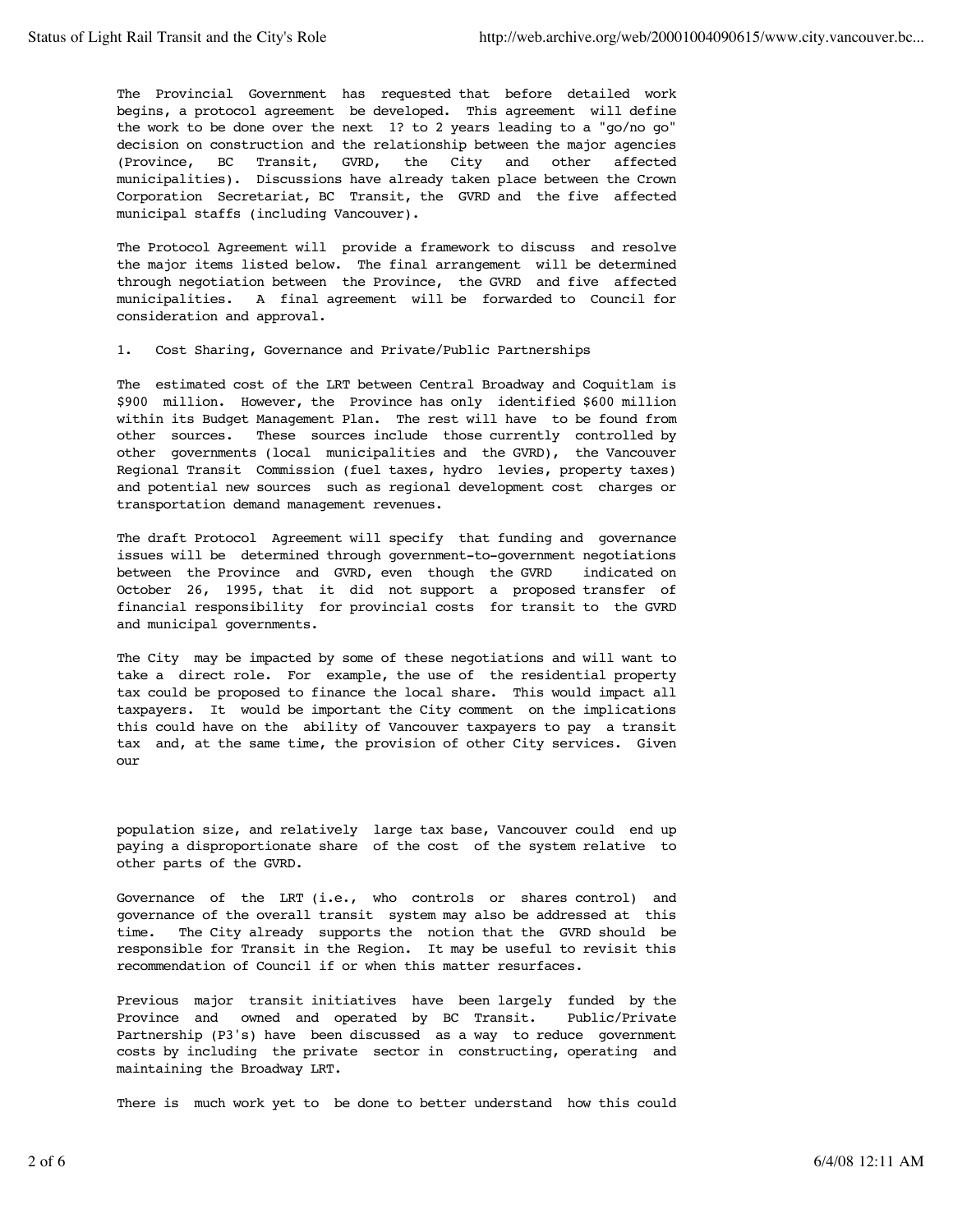work and the risks to government and the private sector. We believe significant preliminary design is required before any decision can be made on public-private partnerships.

2. Preliminary Design and Service Standards

 The work in this area includes a wide range of activities, starting with basic service needs. These include identifying ridership patterns and projections, capacity requirements, train frequencies, equipment and operating needs, service needs, etc. There also needs to be a far better understanding of both local and long distance travel behaviour as well as an appropriate interface with the existing transit system. For example, the Broadway Corridor is already the most heavily used conventional bus corridor in the region, outside the downtown, carrying about 50,000 passengers a day (about one half of SkyTrain's daily ridership). Many of these trips are short and destined to employment and medical services destinations within Central Broadway. It will be necessary to assure these and other local transit service needs along the Broadway Corridor continue to be met when the LRT line is operating.

 In addition, alignment and station location options need to be addressed within the corridor, including any grade separation needs. The City will also need to be very involved in the "fit" of the LRT within the City. The introduction of LRT in the Broadway Corridor will have a major impact on:

- the street system and traffic patterns
- the adjacent land uses, including access, noise, visual appearance, etc.
- urban design
- the City's (and others') infrastructure (sewers, water, gas, etc.)
- pedestrians, bicycle and existing transit services

 To the extent possible, these impacts (and many others) will need to be reviewed and mitigation options identified during the preliminary design process.

 It has been suggested that a public-private partnership needs to be established early as a means of reducing costs. Staff believe that the preliminary design and service standards need to be adequately resolved before there is any private sector involvement in this project. This issue could be resolved as part of a public decision-making process.

 Once this project proceeds to final design and construction, the City's involvement would be similar to the development of the SkyTrain system. This requires developing working arrangements between BC Transit, their designers and contractors and virtually all City departments.

3. Land Use Planning

 A Broadway line to Coquitlam will achieve two goals. It will move people along the Broadway/Lougheed Corridor (initially mainly in Vancouver) the "serving" function, and it will attract and encourage the development of the Burnaby and NE Sector portion of the Compact Metropolitan Region (the "shaping" function).

 The Province will not begin construction of the line unless it has agreements in place with Coquitlam, Port Moody, Burnaby, Vancouver, and New Westminster committing to land uses that will achieve the GVRD Livable Region Strategic Plan targets. The Province wishes to conclude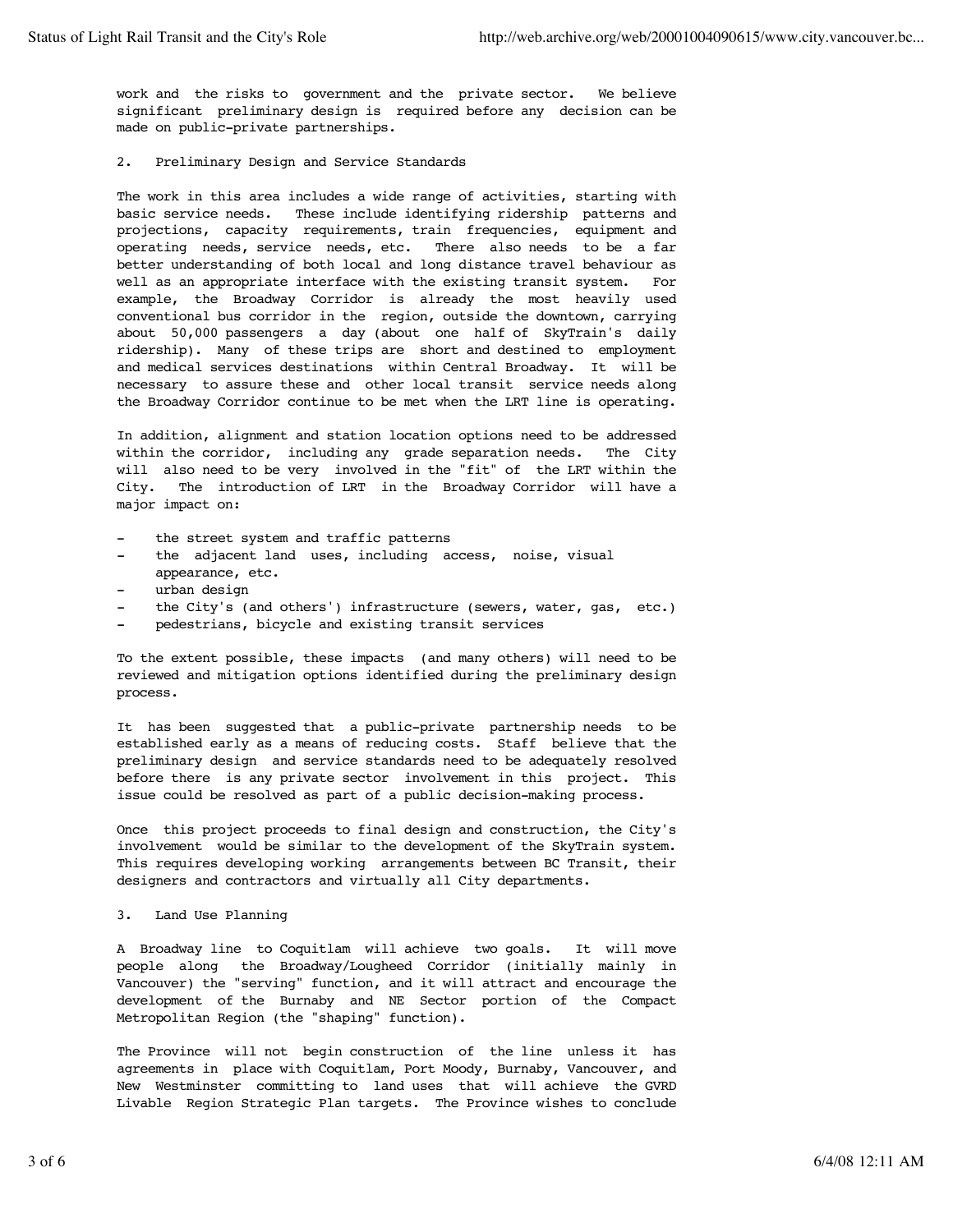these agreements in the next 1? to 2 years.

 With regard to land use expectations, the draft Protocol Agreement requires, as a pre-condition of LRT construction, that municipalities along the line agree to accommodate GVRD housing "targets." This raises several issues:

- While the GVRD has an agreed target for the "Urban Growth Concentration Area," there are no agreed municipal targets. Consequently, it is unclear what "target" municipalities are expected to achieve to satisfy BC Transit ridership expectations. It is also unclear what actions will constitute "a commitment." Major rezoning activities can take longer than the 1? to 2 years it will take to decide whether to proceed with construction.
- The City's current zoning could accommodate an additional 100,000 people. This includes existing capacity for up to 10,000 units in the LRT corridor. This is in addition to the 25,000 people who already live immediately adjacent Broadway between Boundary and Granville, and means upwards of 40,000 people could eventually live close to the line.

 City Plan is supportive of additional rapid transit within the City. However, rapid transit could result in pressures to increase densities along the Broadway LRT corridor. This has to be considered in the context that CityPlan also proposes that new housing initiatives focus on locating more housing in neighbourhood centres to provide housing choice and access to services throughout the City. The proposed CityPlan community visioning program provides a way to consider opportunities for a new Neighbourhood Centre on or close to the Broadway LRT. The LRT may prove to be a catalyst to encourage the development of some new neighbourhood centres.

City Plan and the City's Industrial Lands Strategy propose retaining remaining industrial lands for a variety of City-serving activities. Industrial lands border part of the proposed Broadway route. As such, they provide an employment destination that would be well-served by the LRT. The Grandview/Boundary Industrial Area has 7,000 jobs and with intensified use is expected to employ 10,000 to 15,000 people.

 These existing land uses and adopted land use directions suggest that the City's role in providing additional capacity along the LRT line may be different from the other municipalities. Given our established land use patterns, our understanding is the Province expects a significantly higher housing commitment from the other four municipalities than from Vancouver. However, our commitment will need to be agreed with the Province and GVRD.

# 4. Public Consultation Process

 In Vancouver the proposed line runs through well established neighbourhoods including some intensely developed areas; in some cases high density housing. The line also runs through the commercial area of Central Broadway. The line will raise important issues for adjacent residents and businesses.

 No details are available about the public consultation process or funds available for consultation and mitigation. The draft Protocol Agreement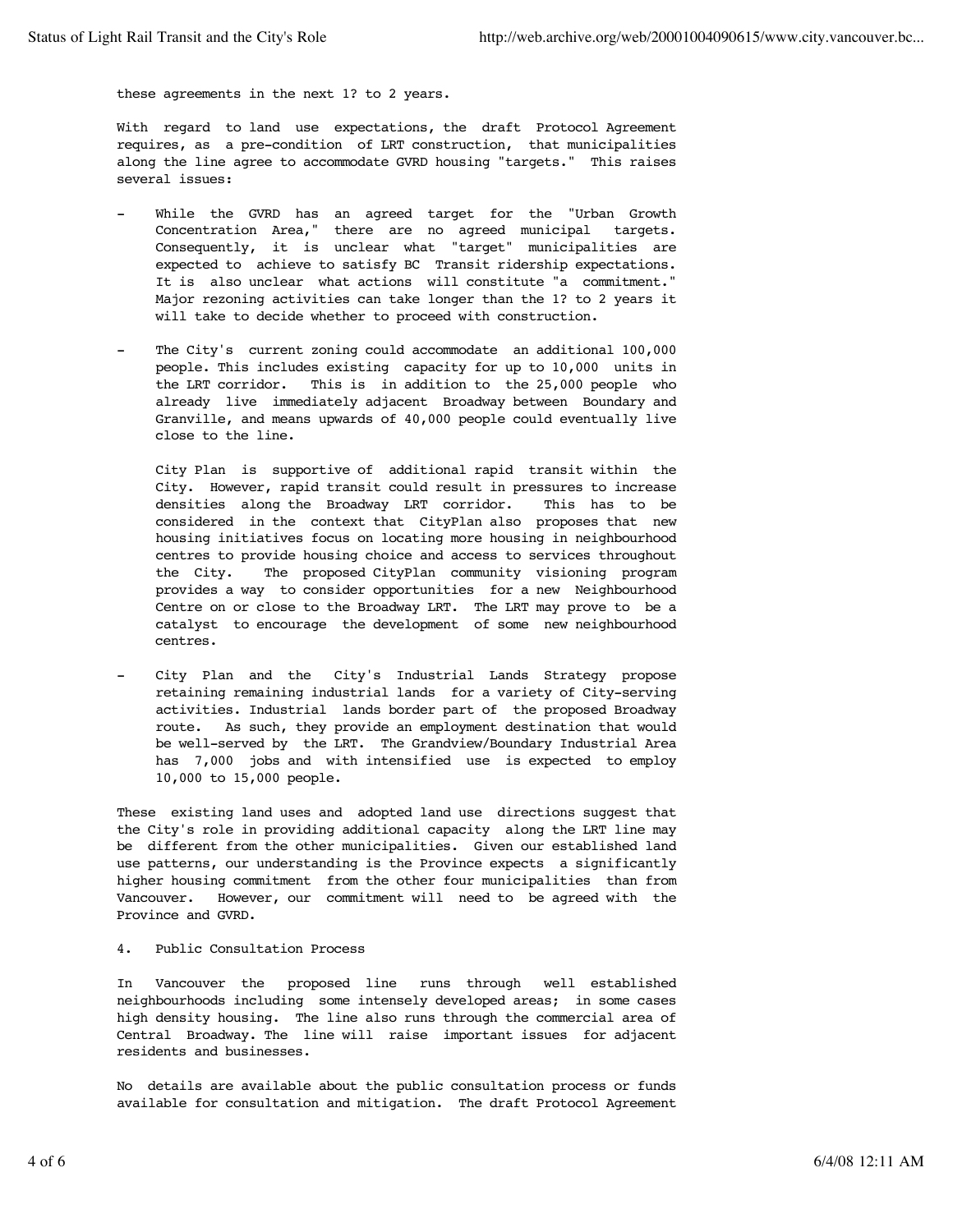suggests that the consultation process will emphasize mitigating negative local impacts. When more information is available staff will report to Council.

## 5. Staffing Implications

 The development of LRT within the Broadway Corridor will have significant staff requirements beyond current available resources. The issue of funding the municipal staff needs has not yet been discussed and will need to be reported back to Council. For example, the draft Protocol Agreement suggests that each municipality will designate an individual to be responsible for land use planning. This individual would be responsible for developing and overseeing the work plan, including public consultation for defining the land use and development process.

This proposal raises two concerns:

 - Experience with the SkyTrain planning program suggests that land use planning around stations is a major initiative and will take considerably more than one staff person to achieve.

 With the SkyTrain program the Planning Department developed Station Area Plans. This also involved extensive work on alignment and mitigation of system impacts. In some station areas, land use changes were oriented to reducing impacts rather than increasing density. The SkyTrain system had four stations outside the downtown and required 3.5 staff about five years to complete alignment, mitigation, and land use plans. The Broadway LRT anticipates ten stations in the City, in a much more crowded and developed corridor.

When the program is clearer, a staffing proposal will be reported to Council.

The LRT offers tremendous potential to change the character of Broadway. It will require significant urban design input to develop a system that serves transportation needs and also enhances the functions of Broadway as an urban place.

 In anticipation of the potential issues which must be addressed, staff are initiating reviews of other cities with similar LRT's. The experiences of similar installations will provide a better understanding of impacts, problems and opportunities for successfully integrating the LRT system into the City. It will also assist in developing a work program and estimating staff resource needs.

## CONCLUSION

 There are many uncertainties that need resolving before the LRT project begins in earnest. The magnitude of this project within the City and the challenges facing the City and BC Transit are significant. As more information comes available, staff will report to Council to seek direction on governance, funding, staff needs, design, land use, and public consultation programs.

\* \* \* \* \*